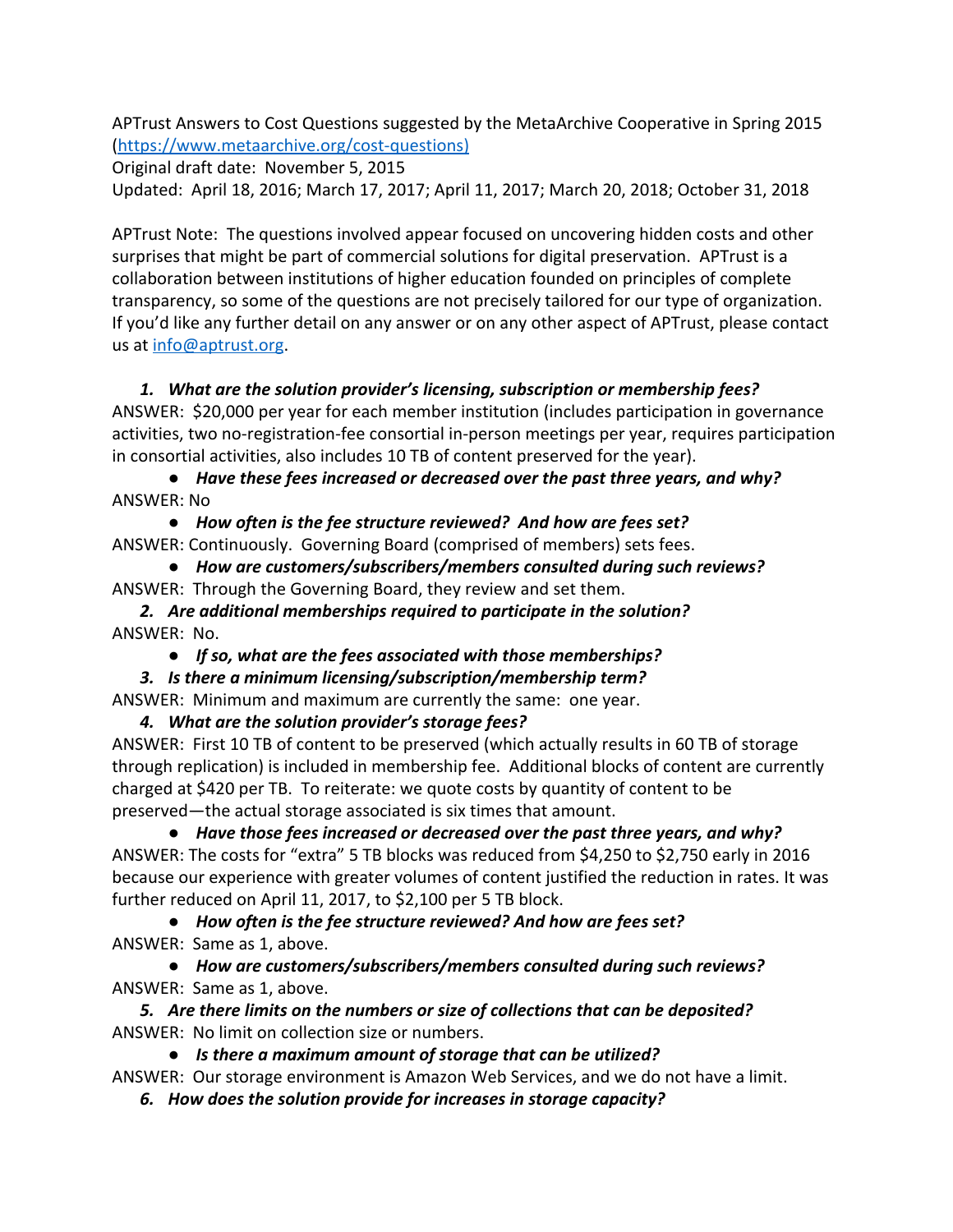ANSWER: As noted in 5, we can flex storage as needed by any depositor.

# *● And how do these increases affect fees, if at all?*

ANSWER: If we receive reduced per-volume pricing for Amazon as a result of increased total storage, that reduction will be passed to the depositors via reduction in rates.

# *7. Do any fees paid (licensing/subscription/membership/storage) include geographically distributed copies of content?*

ANSWER: Yes

### *● If so, how many copies and in what geographic locations?*

ANSWER: We store three copies in AWS's S3 service in Virginia and three more in Glacier in Oregon. We conduct APTrust fixity checks on the content in the S3 service every 90 days (in addition to the AWS built-in fixity checking on both services).

### *● If not, what's the additional cost for this option?*

ANSWER: Included in the base cost.

#### *8. Am I responsible for obtaining any additional hardware or software at my own expense to work with the solution?*

ANSWER: No.

- *● If Yes, what are the average hardware/software costs?*
- *● Does the solution provider publish specifications or requirements?*
- *● What is the recommended replacement cycle?*
- *● Are there any additional costs for security (e.g. encrypted storage)?* No.

### *9. What are a few specific examples of tasks, services, or resources that my fees for this solution are supporting (e.g., staff salaries, infrastructure upgrades, research and development, etc.)?*

ANSWER: APTrust is a consortium of higher education institutions, governed by those institutions. All costs are publicly reported in categories (such as revenues from memberships and any other sources (including the beyond-allocation storage fees noted above)), AWS costs, staff compensation, staff travel, event costs (for the two face-to-face meetings held per year), and all others.

## *10. On what schedule are customers/subscribers/members billed?*

ANSWER: Standard membership fees are billed in late spring; storage beyond the allocated amount is tracked on a monthly basis—if it persists, billing for the extra-storage fees commences.

## *11. Does the solution charge a one-time setup, implementation, or initial ingest fee, above and beyond any ongoing fees?*

ANSWER: No.

### *12. On average, how long does it take to begin using the solution once a contract or service license agreement (SLA) has been signed?*

ANSWER: In our experience, APTrust has been ready to accept deposits long before the institutions have completed their processes of selection and technical preparation of the content for deposit. But because technical preparation for ingest is a depositor responsibility in our environment (and because we can scale the AWS components to the demand rapidly), deposit can commence as soon as the institution has accounts created (that takes place within one or two business days after the institution provides identity information on appropriate staff).

*● What steps are involved?*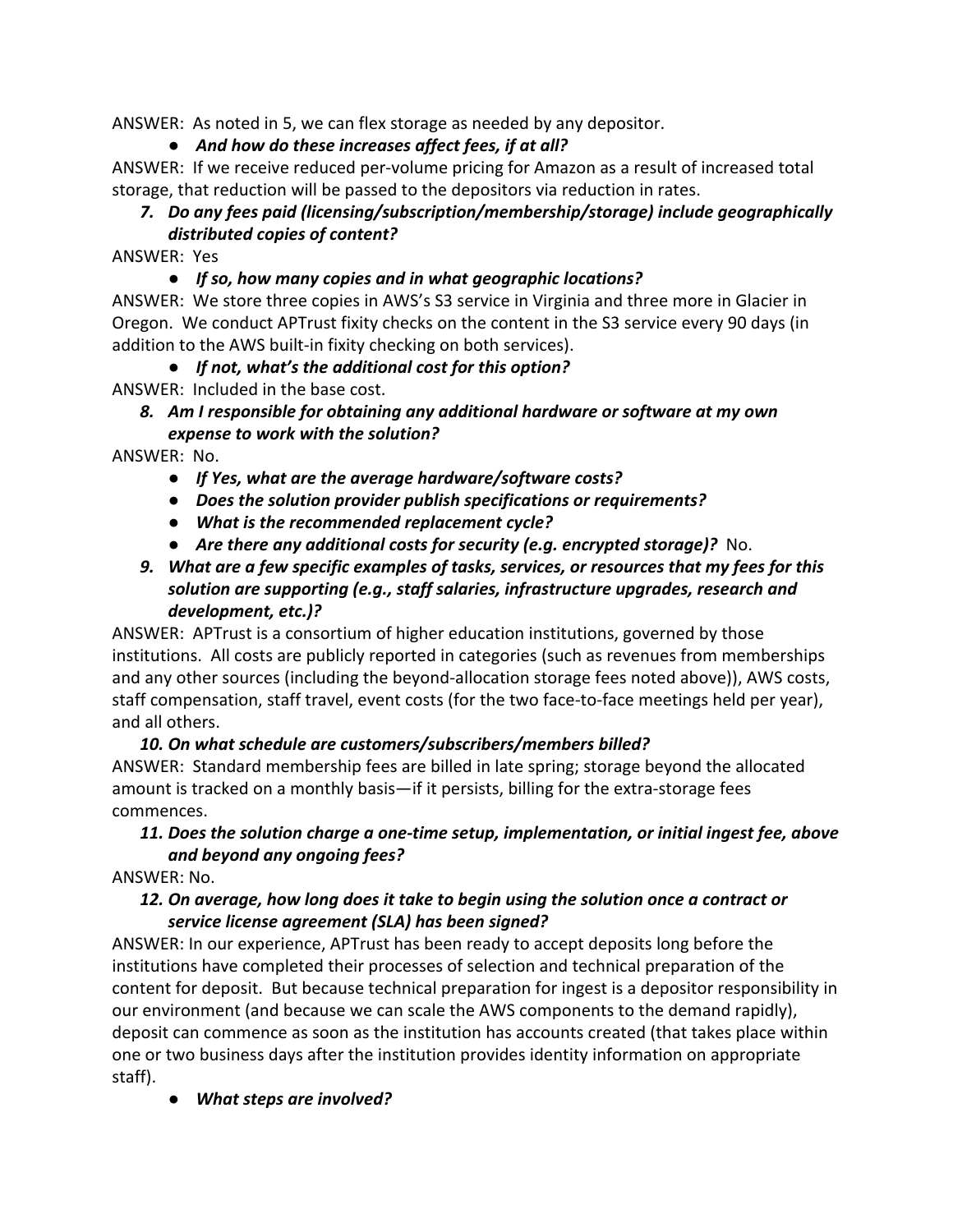ANSWER: Provisioning accounts as noted above, along with discussion between staff actually doing the deposits to ensure good understanding of the technical specifications of the ingest format (Bagit) and the accompanying data that APTrust needs with the deposit (minimal).

*13. Does the solution provide basic documentation and instructions on getting started?* ANSWER: Yes, although we have a member-team working for better clarity of that documentation/instruction set.

### *14. Does the solution provider prepare content for ingest?*

ANSWER: No, although APTrust developers are working on a tool to be released in Spring 2018 that allows for drag-and-drop ingest (the tool accomplishes the "bagging" of content).

*● If so, do any fees being paid cover tasks like verifying inventories, performing fixity checks, and/or repairing any files that may get damaged in the process of sending content to the solution provider?*

ANSWER: As worded, this question is a little difficult to answer. Certainly no additional fees are charged for any functions that APTrust does in this regard. We have automated processes that detect failures in various steps of the deposit and that verify checksums on packages deposited, etc. If deposit mechanisms fail, the system detects the failure and automatically queues the material for re-deposit. Early in our process, our system checks the deposit for conformity with requirements, and notifies the depositor if the deposit was rejected because it doesn't conform.

*● If not, does the solution provider cover/defer any costs to train or outsource?* ANSWER: APTrust, as a consortium of institutions collaborating on preservation solutions, is founded on the notion that all participants help each other. Peer sharing of information is common and very effective, and it is cited often as one of the reasons that members value their participation in APTrust. We offer a combined team of staff and member-specialists to provide help to an institution in the early stages, but that depends on availability of the resources, most of whom would be volunteers. In any case, there is no cost to the depositor for these support activities.

### *15. To what degree are the steps related to ingest, description, preservation, etc., automated?*

ANSWER: In APTrust, many of these steps are automated (although the term "description" in the question needs clear definition to ensure we're addressing that question). We are happy to provide much more detail on this to any interested parties.

## *16. If the solution is a non-profit (or run by one), are copies of the annual operating budget and financial statement shared with the members.*

ANSWER: We already do this, and we're planning to do so at greater frequency than annual (so members can see budget updates through the year.

## *● If not, are there plans to?*

ANSWER: See above.

### *17. In terms of sustainability, does the solution provider have a strategic plan, succession plan, or disaster recovery plan?*

ANSWER: Yes, and we're working toward trusted digital repository certification.

## *● If so, how up to date are such plans?*

ANSWER: Most documents containing these components were adopted in the May to October 2015 range.

## *● Has the solution provider engaged in any audits, or risk assessments?*